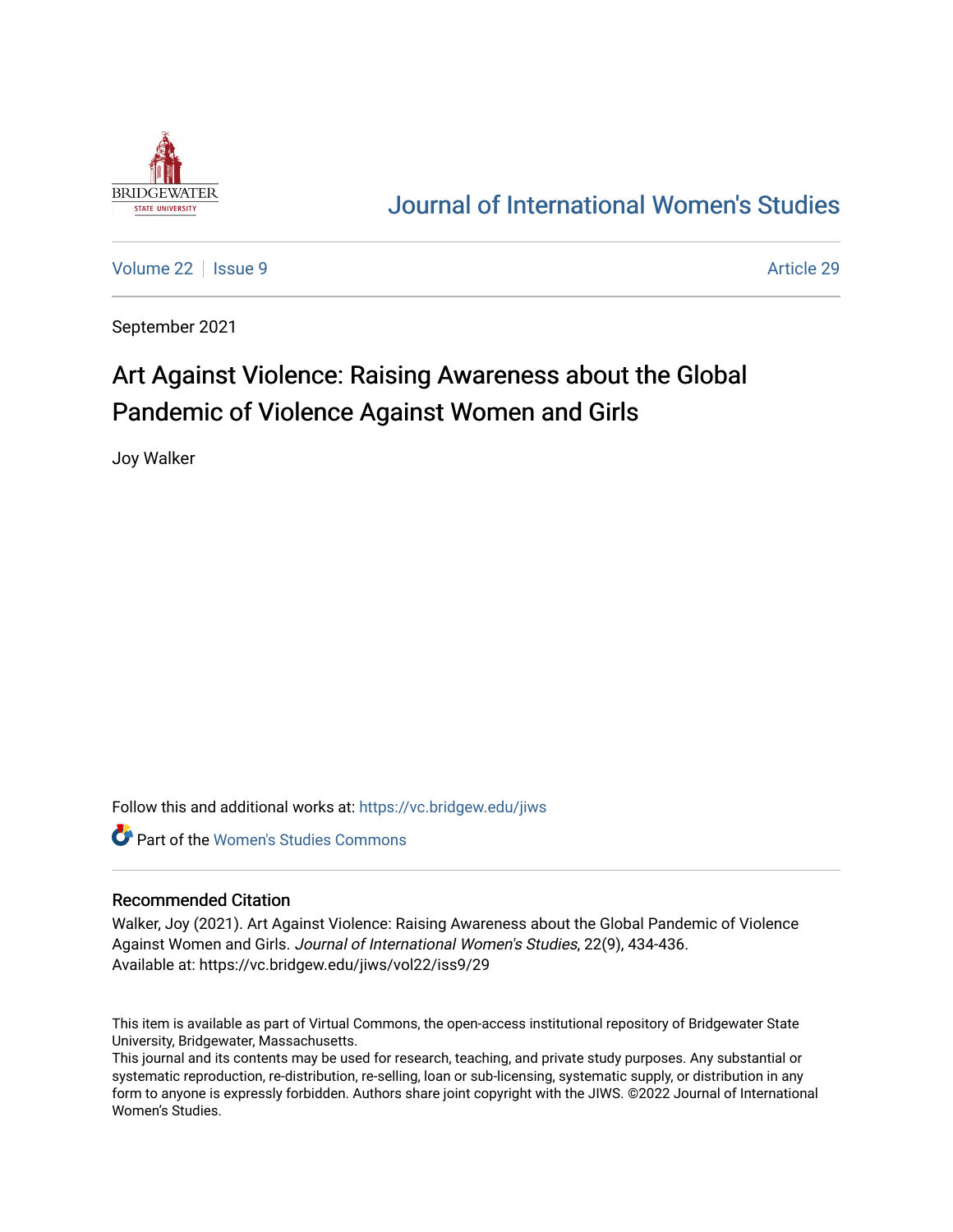#### Walker: Art Against Violence

This journal and its contents may be used for research, teaching and private study purposes. Any substantial or systematic reproduction, re-distribution, re-selling, loan or sub-licensing, systematic supply or distribution in any form to anyone is expressly forbidden. ©2021 Journal of International Women's Studies.

### **Art Against Violence: Raising Awareness about the Global Pandemic of Violence Against Women and Girls**

By Joy Walker**[1](#page-1-0)**

#### **Overview of the Project**

This project involves the use of Artworks as a platform to address violence against women and girls in its various forms, but domestic violence in particular. The Activist Art (ARTivism), a is crucial media platform for bringing critical and emotional attention to entrenched societal problems. ARTtivism artworks enable viewers to empathize with the Artists, their messages and associated emotions. These artworks build a connection among the viewers, the Artist, and the social issue under artistic scrutiny. Thus, art is a form of therapy where the aesthetics of the artworks, not only appeal to our senses, but also have the power to heal.

The idea is to create a bridge that connects people from their own worlds to the harsh realities of the global violence against women and girls. It is intended to inform, educate, create awareness and light a fire for change around the worldwide and persistent pandemic of violence against women and girls.

#### **Objectives of the Online Platform**

The objective of using the online open-access platform of the *Journal of International Women's Studies* (JIWS) to publish the art is to create a unique opportunity to access and address domestic violence. This online exhibition allows artists of all stripes, from all over the world to participate without the barriers of time and distance. We live in a global village that allows us to share a common experience no matter where we live. We seek to call attention to Policymakers, schools, advocates, government and nongovernmental organizations, community leaders, and stakeholders as well as the general public, who can enact change through civic engagement.

#### **What is Domestic Violence?**

Domestic violence (also called intimate partner violence (IPV), domestic abuse or relationship abuse) is a pattern of behaviors used by one partner to maintain power and control

1

434

<span id="page-1-0"></span><sup>&</sup>lt;sup>1</sup> Joy Walker is Founder of Women Issues Communication Services Agency (WICSA). A 501(c)(3) organization.empowering women to succeed. [www.wicsacom.org](http://www.wicsacom.org/)

In 1989, Joy created a travel museum of paintings and sculptures to fight the evils of Female Genital Mutilation (FGM) in Nigeria. Nigerian artists of various stripes submitted different artworks to the theme of "Female Genital Mutilation: The Suffering. The Sorrow. The Setback". The Art exhibits first opened in Lagos, Nigeria, in 1989 and at the IUPUI, Indianapolis, Indiana, before returning to Nigeria. By 2000, the artworks traveled to various parliaments in Europe, such as the British and European parliaments and also showed at various universities. In 2006 the exhibits showed in select United States universities such as Bridgewater State university, Harvard, Brandeis and Cornell universities to mention but a few. The exhibits have contributed immensely to the continuing eradication of FGM and shine light on the plight of victims and those at risk.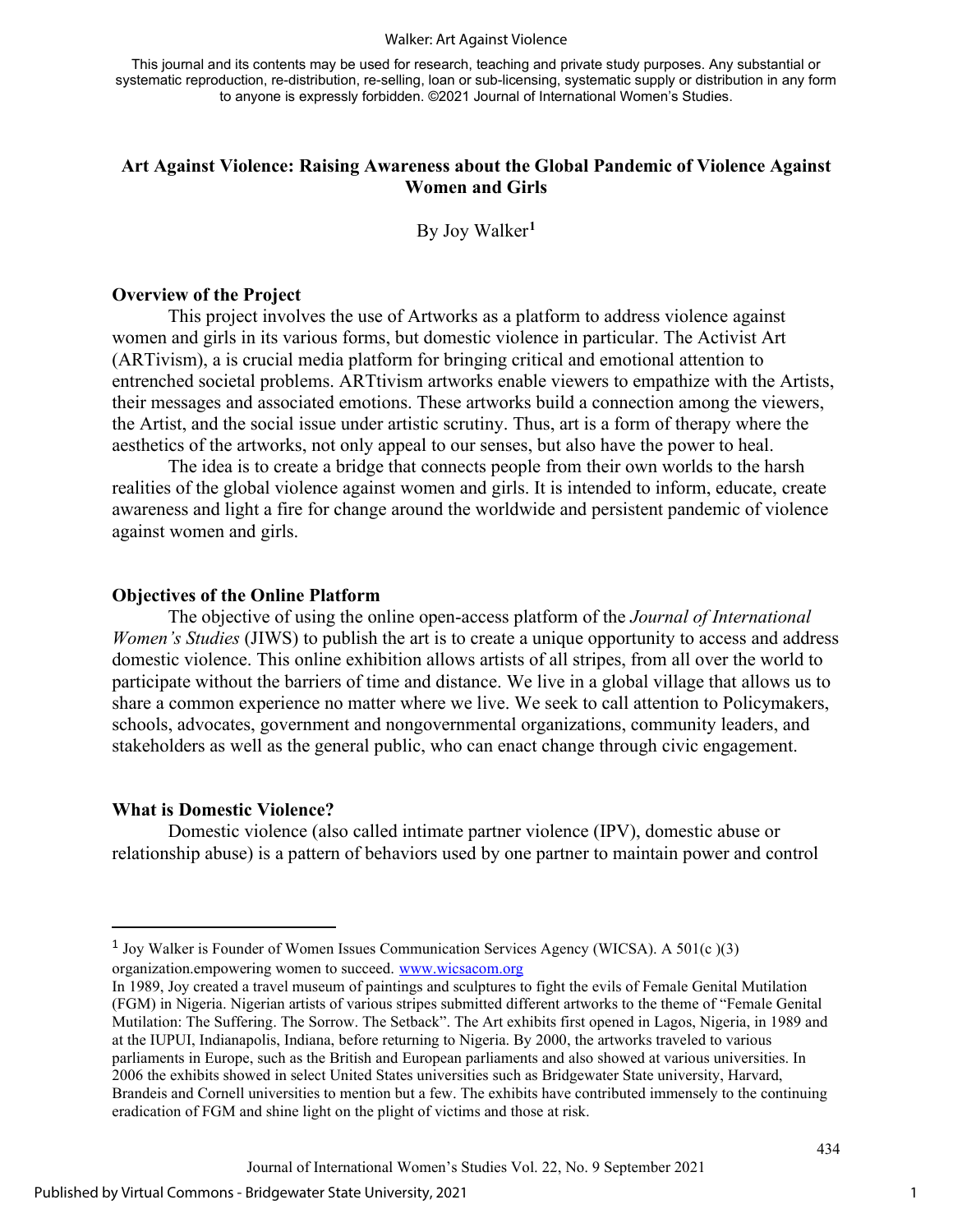over another partner in an intimate relationship<sup>[2](#page-2-0)</sup>. It does not discriminate. Anyone of any race, age, sexual orientation, religion or gender can either be a victim or perpetrator of domestic violence. Domestic violence can happen to people who are married, living together or who are dating. It affects people of all socioeconomic backgrounds and education levels<sup>[3](#page-2-1)</sup>. Sometimes, domestic violence occurs between family members where it is known as family violence.

Domestic violence takes on different forms such as emotional, physical or economic behaviors. It does not have to be physical. The perpetrator does not have to inflict a physical injury for a victim to be abused. A victim can be subjected to sexual violence, threats and intimidation, emotional abuse, economic deprivation, immigration related threats, and the threat of child marriage. Many of these different forms of domestic violence/abuse can be occurring at any one time within the same intimate relationship. Domestic violence is any form of oppressive behavior that harms and intimidates the victim into doing what the perpetrator wants.

Although we address domestic violence in its entirety, these exhibits focus on women and girls (including transgender women and girls) who have suffered, suffering or know someone who had suffered domestic violence.

## **Why do People Abuse Others?**

People who abuse others feel like they have power and control over them. They enjoy the power they get from seeing their victims squirm and beg for mercy. They believe their needs are more important than that of their victims and make their victims feel less valuable and deserving of respect in the relationship.

## **How Does One Become an Abuser?**

 Abuse is a learned behavior. No one is born an abuser. People learn to become abusive from what they see around them. Sometimes, an abuser may be addicted to drugs and alcohol, which is not an excuse to abuse others. No matter how an abuser comes to be, he or she has a choice, to be an abuser or to rise above it.

## **The Power and Control Wheel[4](#page-2-2) Diagram**

The diagram of the wheel below shows the tactics an abusive partner uses to abuse and control the victim in the relationship*.* The behaviors inside the wheel show the subtle, continual actions that are not physical, the behaviors in the outer Wheel represent physical and visible violence.

435

<span id="page-2-0"></span><sup>&</sup>lt;sup>2</sup>What Is Domestic Violence? (2020, May 16). Retrieved from [https://www.thehotline.org/is-this-abuse/abuse](https://www.thehotline.org/is-this-abuse/abuse-defined/)[defined/](https://www.thehotline.org/is-this-abuse/abuse-defined/)

<span id="page-2-1"></span> $3$  Ibd.

<span id="page-2-2"></span><sup>4</sup> ibd